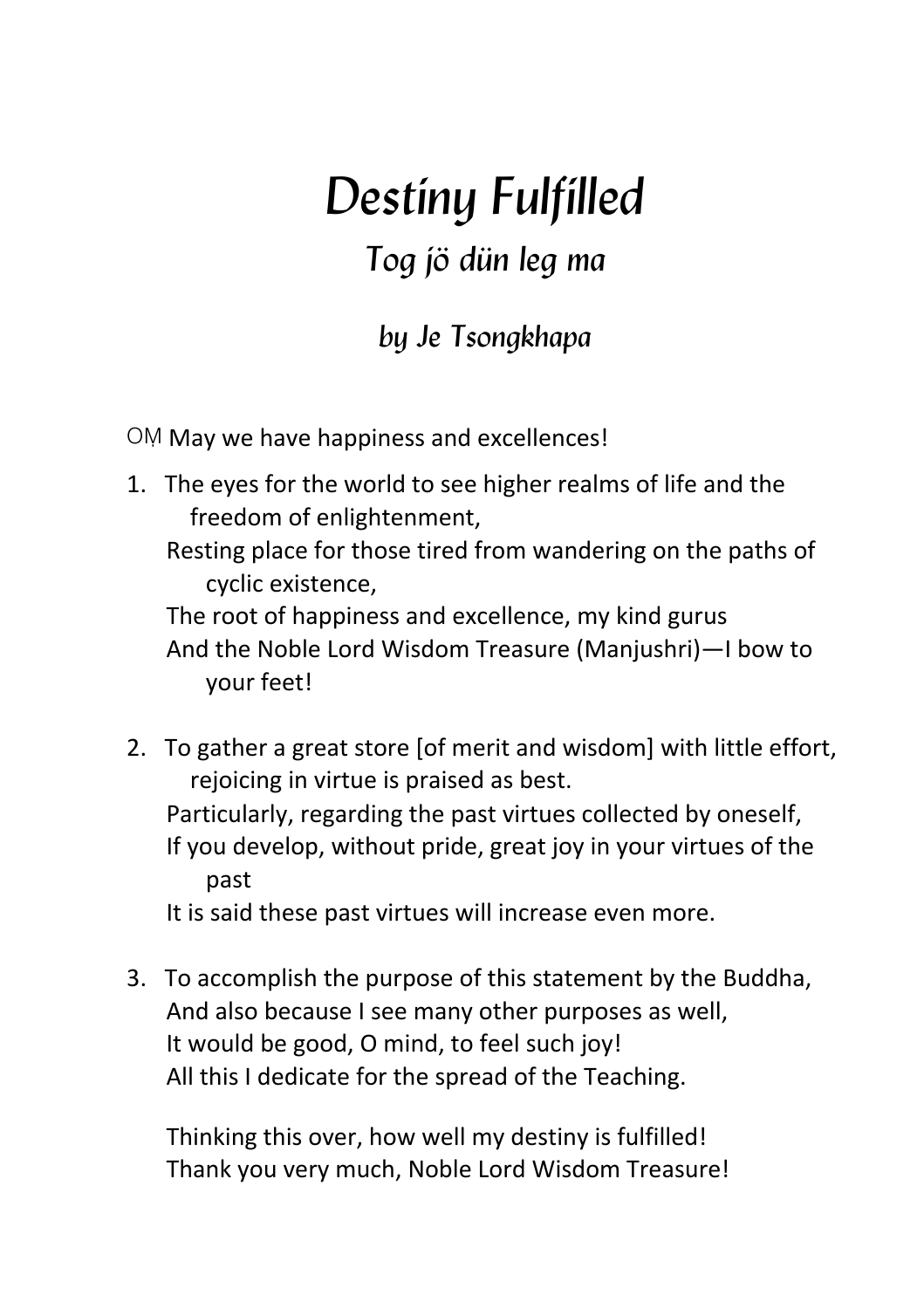4. In the beginning, I sought much learning. In the middle, all teachings dawned on me as spiritual exhortation. 

In the end, I practiced day and night. I dedicated all this virtue for the Dharma to flourish. 

Thinking this over, how well my destiny is fulfilled! Thank you very much, Noble Lord Wisdom Treasure!

## *I. Quest for Extensive Learning*

5. With the darkness of confusion concerning the points to adopt or reject 

Not dispelled by the lamp of perfect learning, If you do not know even the path, what need to speak Of entering the supreme city of liberation!

6. Therefore, not content with a partial or superficial understanding 

Of the treatises of the Invincible Lord of Dharma (Ajita or Maitreya) 

And those of (the great sages) widely renowned in India As the Six Ornaments and the Two Supreme Ones, I studied them all in great detail.

Thinking this over, how well my destiny is fulfilled! Thank you very much, Noble Lord Wisdom Treasure!

7. Especially for an ordinary person, the sole way To determine the precise reality of things Are the treatises on valid reasoning. So with much effort I studied their difficult points again and again.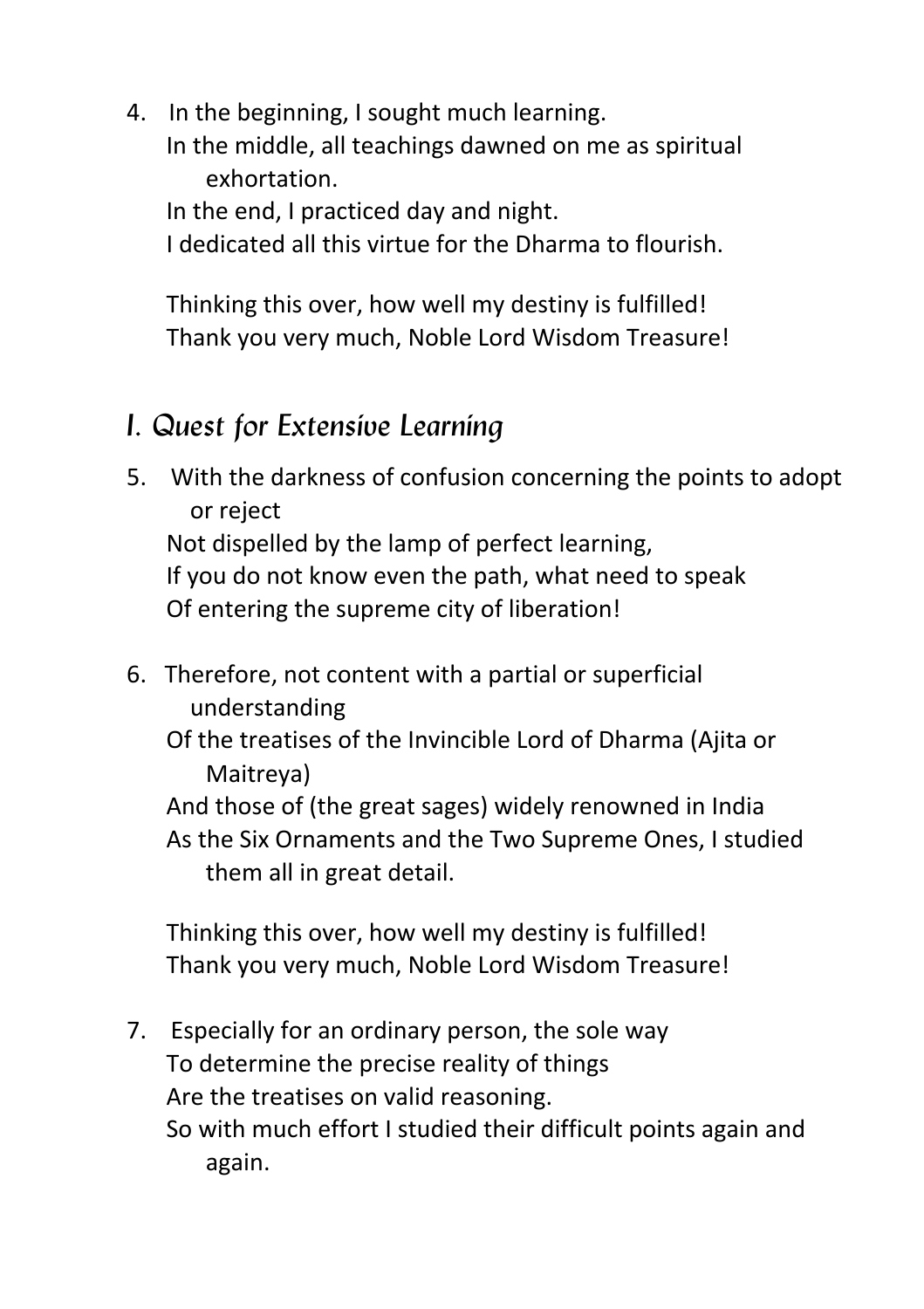Thinking this over, how well my destiny is fulfilled! Thank you very much, Noble Lord Wisdom Treasure!

- 8. Though I toiled in the treatises of sutra and tantra, When practicing and expounding their profound meaning I found my view had not advanced far beyond Those who had learned nothing and who knew even less.
- 9. So then I studied thoroughly all the essential keys to induce The correct view through the subtle dialectical reasoning That distinguishes the profound, especially the treatises of Nagarjuna, And resolved [all my] doubts completely!

- 10. There are two vehicles to travel to perfect enlightenment: The profound Vajra Vehicle and Perfection Vehicle. Secret Mantra is said to be much superior to the Perfection Vehicle This is as well-known as the sun and moon
- 11. While accepting these words to be true, There are some who do not ask "What is the Profound Vehicle?" And vet assume the mantle of scholars.
- 12. If such people are supposed to be intelligent, Then where are the dull-witted? How extraordinary that anyone should neglect An unexcelled path so difficult to meet!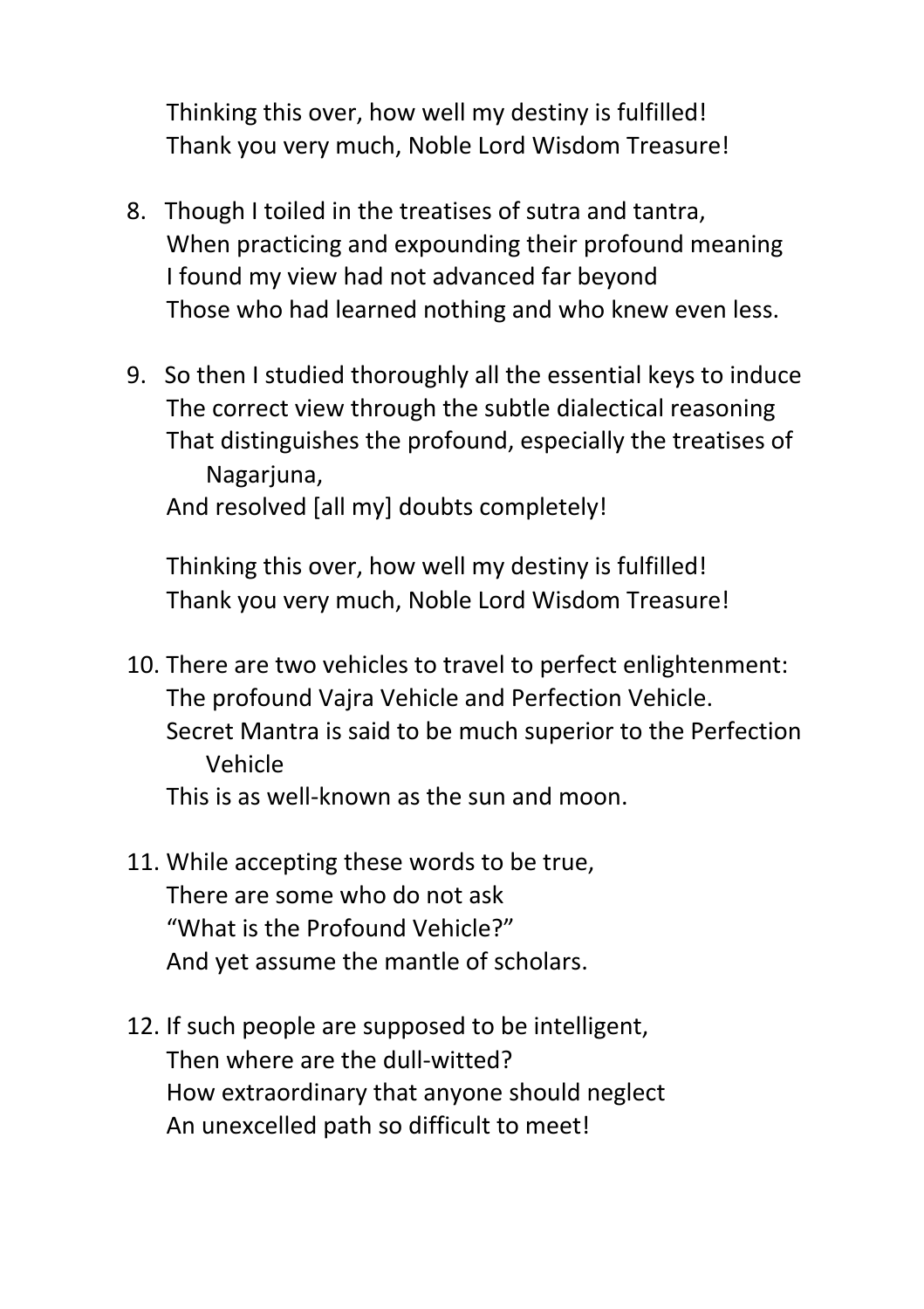13. Therefore, I entered the supreme vehicle of the victorious ones, 

The Vaira Vehicle, even rarer than the buddhas: A profound treasury of the two spiritual feats And I studied it long with much effort.

Thinking this over, how well my destiny is fulfilled! Thank you very much, Noble Lord Wisdom Treasure!

- 14. Not knowing the paths of the three lower tantras, And deciding that highest yoga tantra Is the supreme of all class of tantras, Is just making an assertion.
- 15. Realising this, I familiarised myself both generally and specifically With the three genres of action tantra such as *General Secret Tantra* (*Samanya Vidhiramguhyatantra*), *True Fulfillment* (*Susiddhi*), *The Tantra Requested by Subahu* (*Subahupariprccha*), and *Later Concentration* (*Dhyanottara*)

Thinking this over, how well my destiny is fulfilled! Thank you very much, Noble Lord Wisdom Treasure!

16. Within the second class of tantra, performance tantra, I studied the main tantra, *Manifest Enlightenment of Vairocana* (*Vairocanabhisambodhi*), And ascertained thoroughly the precise orientation Of all Performance Tantras.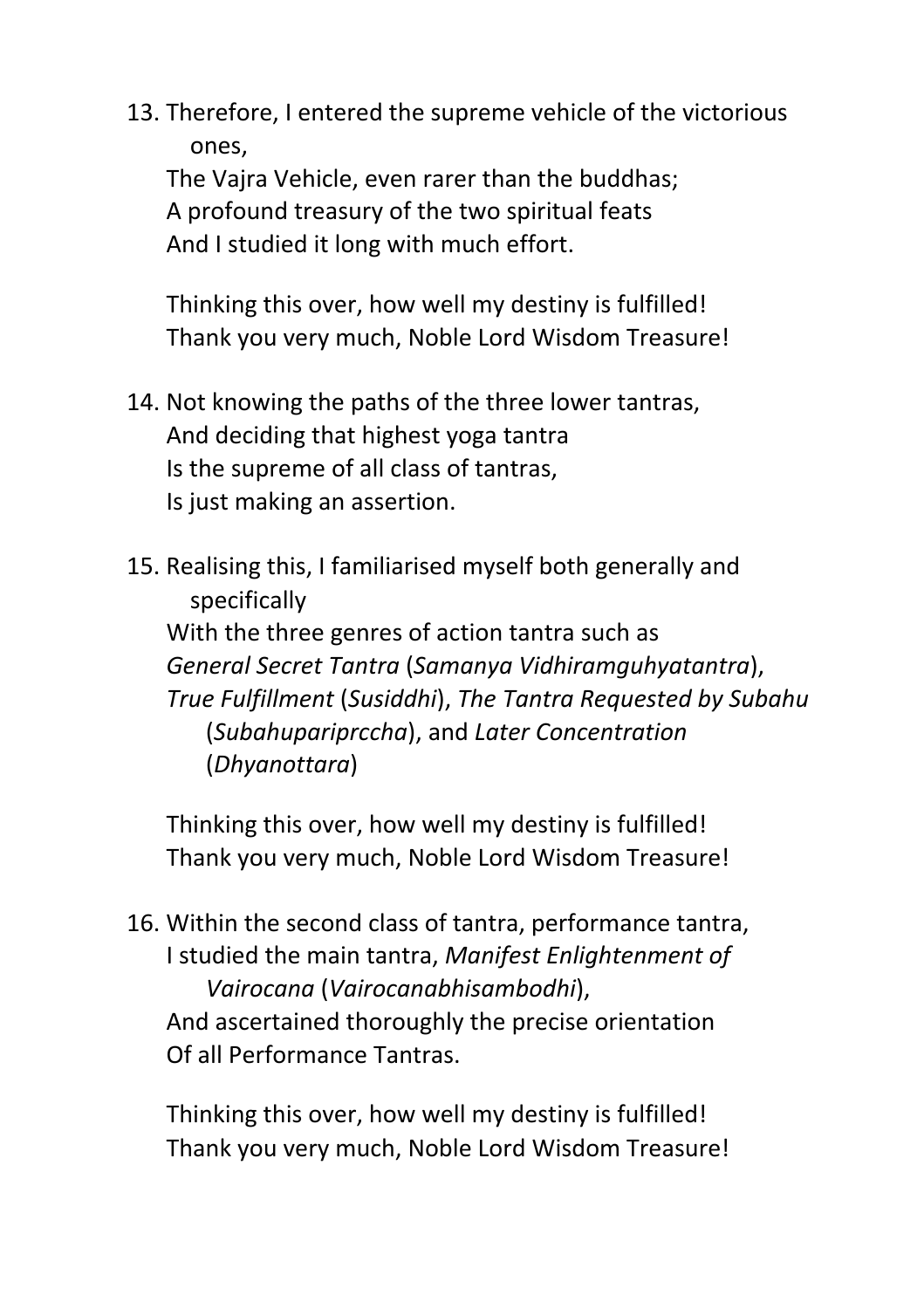17. Within the third class of tantra, voga vantra, I studied the main tantras, the glorious *Compendium of Reality* (*Tattvasamgraha*), 

The explanatory tantras such as *Vajra Pinnacle* (*Vajrasekhara*), And enioved the feast of Yoga Tantra.

Thinking this over, how well my destiny is fulfilled! Thank you very much, Noble Lord Wisdom Treasure!

- 18. Within the fourth class of tantra, the highest yoga tantra, I studied the root and explanatory tantras and others Renowned as the sun and moon among the Indian sages: The *Secret Community* (*Guhyasamaja*), a father tantra, And the yogini tantras of *Vajra Laughter* (*Hevajra*) and *Supreme Bliss* (*Samvara*).
- 19. I also studied the *Wheel of Time Tantra* (*Kalachakratantra*), unique amongst tantras,
	- An original system of explanation different from other sutras and tantras.
	- Along with its illuminating exegesis, the *Stainless Light* (*Vimalaprabha*).

Thinking this over, how well my destiny is fulfilled! Thank you very much, Noble Lord Wisdom Treasure!

This is the first chapter telling how I first sought extensive learning.

### *II. All Teachings Dawn As Spiritual Instruction*

20. Then, with a firm, intense, and enduring faith in Manjugosha, Supreme in banishing the darkness from the disciples' minds, I prayed in order that all scriptures might dawn as spiritual instruction And strove to fulfill all the necessary conditions.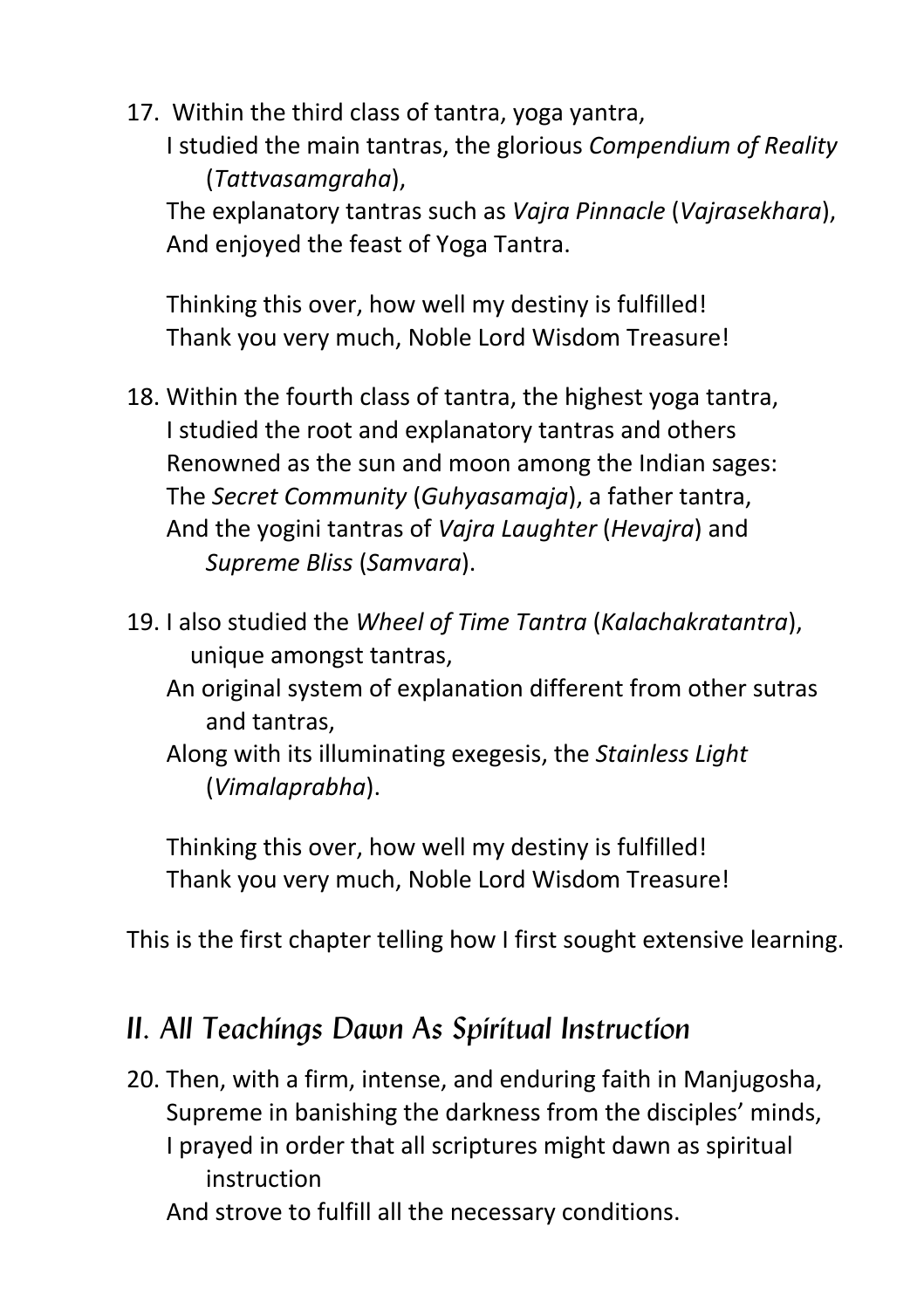Thinking this over, how well my destiny is fulfilled! Thank you very much, Noble Lord Wisdom Treasure!

21. Striving thus I found a special conviction in the stages of the path to enlightenment Transmitted from Nagariuna and Asanga; And hence the Perfection of Wisdom, the best scriptures on the profound. Dawned upon me as spiritual instructions.

- 22. In this northern land, there are many, Regardless of whether they have studied the texts on
	- epistemology or not,
	- Who say there is no graduated practice of the path leading to enlightenment
	- In the *Compendium of Valid Cognition* (*Pramanasamuccaya*) and the corpus of seven treatises.
- 23. But they also take as authoritative the permission Granted by Manjushri to Dignaga, when he explicitly said, "Write this book. In the future it will become The eye for all wandering beings."
- 24. Seeing this to be completely illogical, I especially looked into this and found that the *Pramanasamuccaya's* opening homage Is established by the *Pramanasiddhi* chapter (of Dharmakirti's *Pramanavrttika*) Through the forward and reverse logical procedures,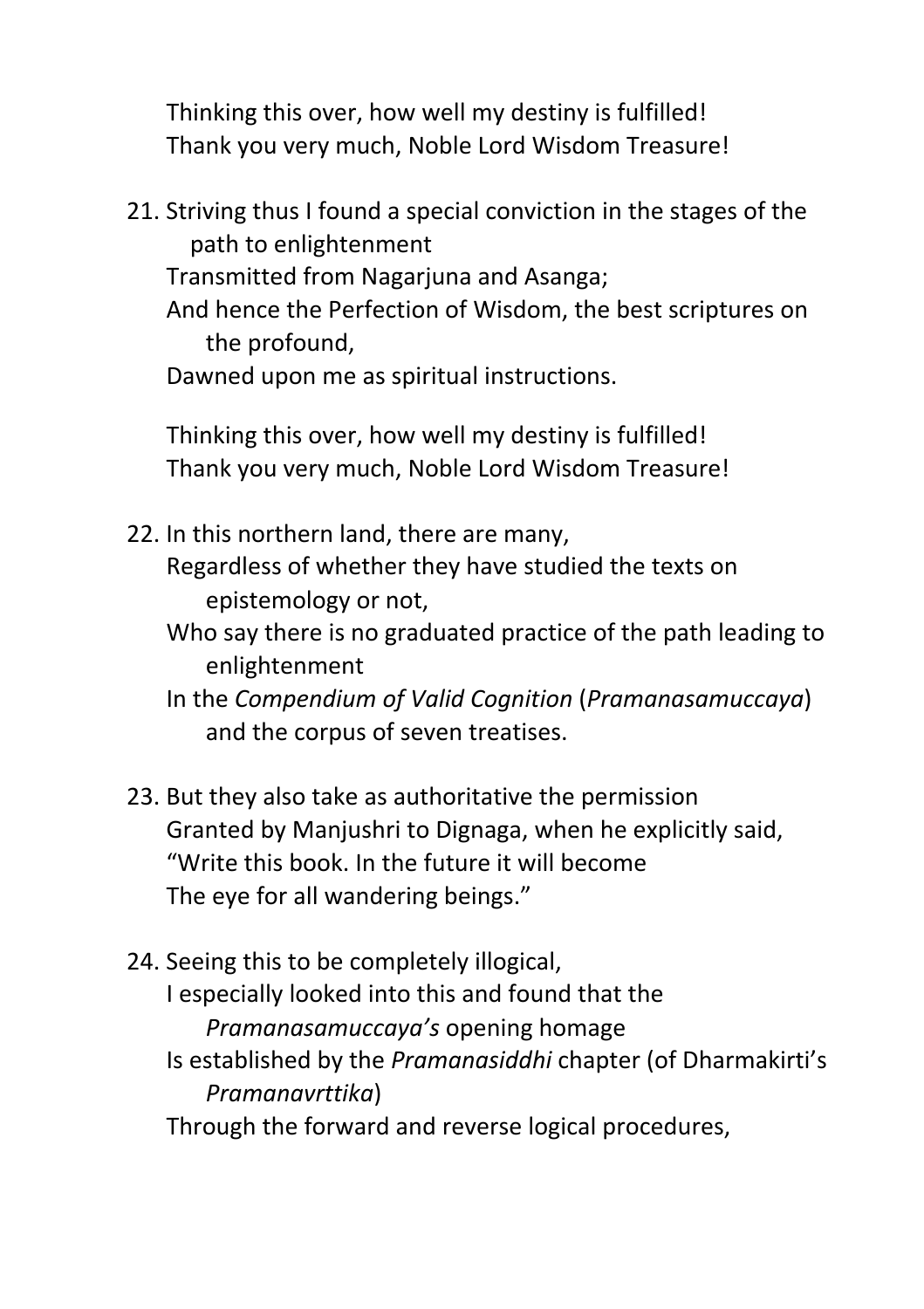- 25. As proving Bhagavan Buddha to be an authoritative master For those seeking liberation. From this I found a deep conviction That his teaching alone is the ford for those seeking total freedom.
- 26. As such, all the essential points gathered as one, Of the paths of the two Vehicles Unfolded through the path of reasoning.

Thinking this over, how well my destiny is fulfilled! Thank you very much, Noble Lord Wisdom Treasure!

27. Then I brought together *Bodhisattva Level* (*Bodhisattvabhumi*) And *Ornament of Sutras* (*Sutralamkara*) and with much hard and proper work.

All the treatises of the Invincible Dharma Lord (Maitreya) And those following him, arose as spiritual instruction.

Thinking this over, how well my destiny is fulfilled! Thank you very much, Noble Lord Wisdom Treasure!

28. Relying especially on the *Compendium of Practices* (*Shikshasamuccaya*), 

Which grants certainty on all the points of the path With its graded arrangement of the vast and profound teaching, 

- I saw clearly the many points of the supreme treatises of Nagarjuna
- Such as *Compendium of Sutras* (*Sutrasamuccaya*) as stages of practice.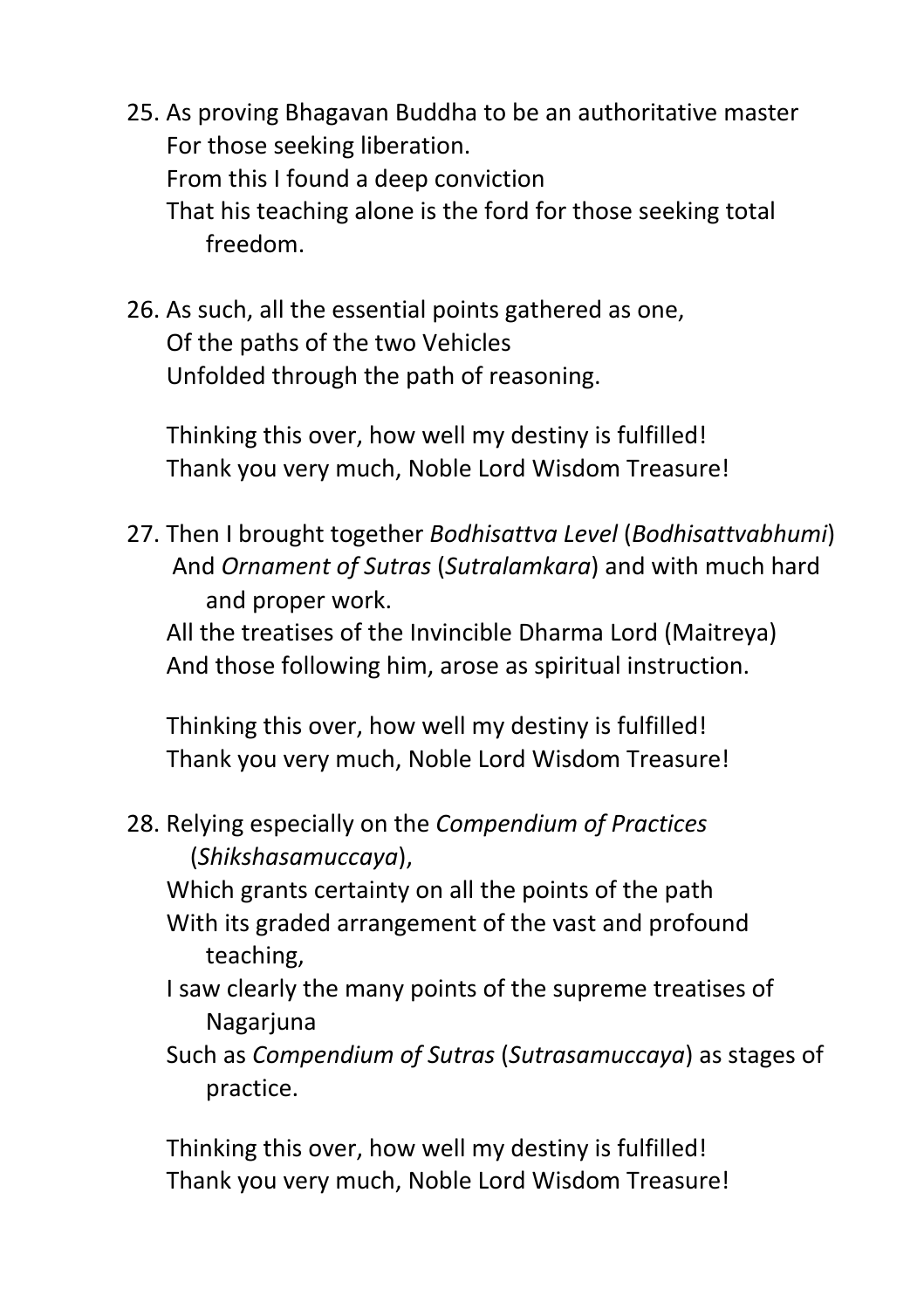29. Then relying on Buddhaguhya's well-explained practical instructions On the *Dhyanottara* and *Vairocanabhisambodhi*, All the points of the path dawned well as spiritual instruction.

Thinking this over, how well my destiny is fulfilled! Thank you very much, Noble Lord Wisdom Treasure!

30. Seeing how the essentials of the path of the *Shri Tattvasamgraha* 

Are incorporated in the three samadhis was not that hard, But for the difficult way to meditate on the profound in that path 

I relied on the great pandit Buddhaguhya's correct explanation

31. Which combined the root, explanatory, and subsidiary yoga tantras,

And on the stages of meditation's proper explanations Of the profound practices of the three tantra classes; And the darkness in my mind was dispelled.

- 32. The ultimate of all well-spoken teachings of the Mighty Sage (Buddha) Is the glorious highest yoga tantra, Of which the greatest and most profound
- 33. On this the supreme philosopher Nagarjuna said: "The essentials of the path are sealed in the root tantra by the six limits and four ways. And thus they must be understood through a master's instruction Following the explanatory tantras."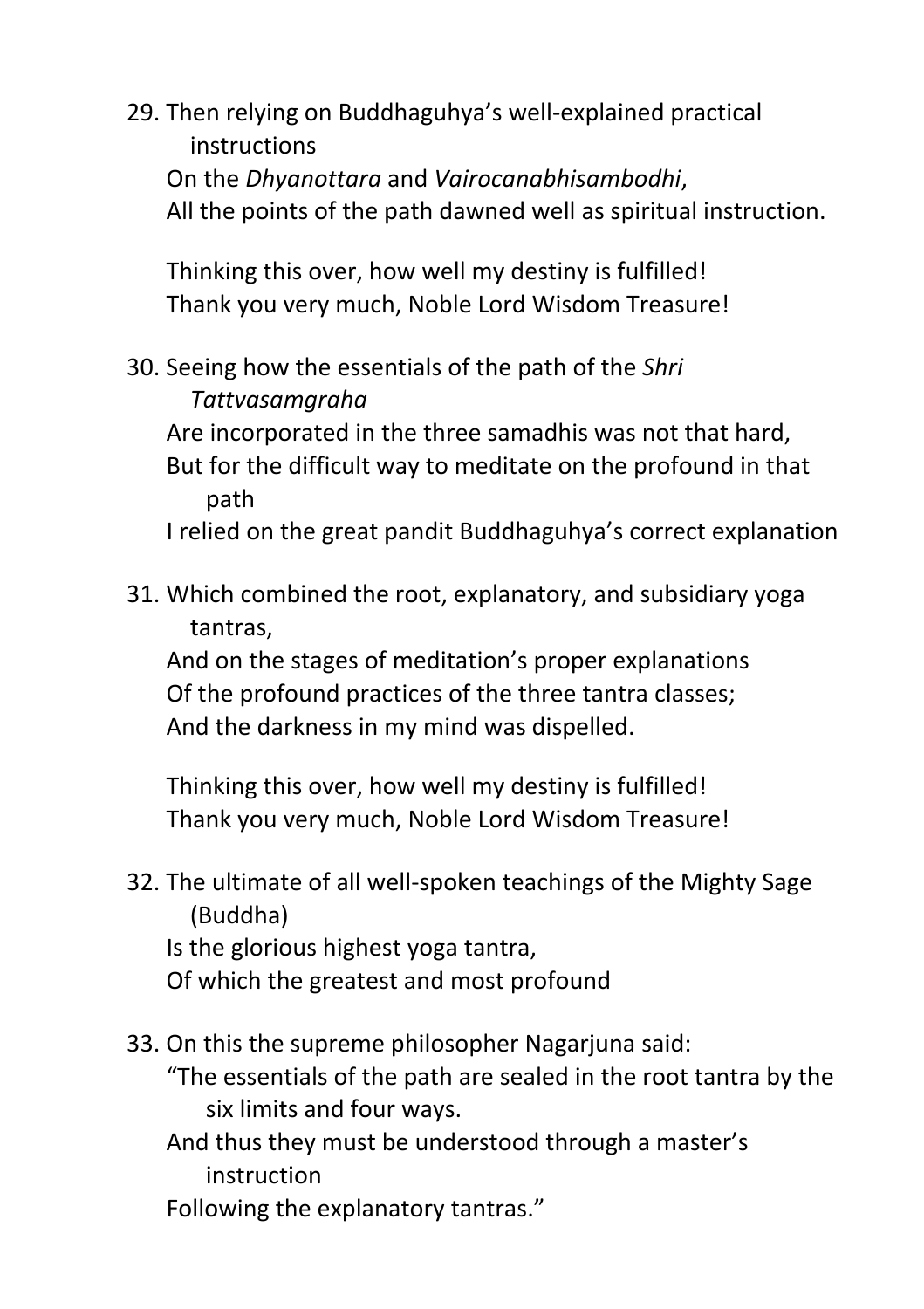- 34. Acknowledging this was crucial, I acquainted myself for a long time
	- With even the smallest texts of the Noble Nagariuna's tradition of Guhyasamaja;
	- The ultimate core instructions contained in the *Concise Sadhana* (*Pindavidhisadhana*),
	- The *Lamp of Integrated Practices* (*Charyamelapakapradipa*), and the *Stages of Presentation* and so on.

35. Also, relying on the lamp-like illuminator (*Bright Lamp*, *Pradipodyotana*) of the root tantra And combining them with the five great explanatory tantras,

I studied with enormous effort;

And discovered the two stages of the Guhyasamaja, in general, And, especially, all the essentials of the perfection stage.

Thinking this over, how well my destiny is fulfilled! Thank you very much, Noble Lord Wisdom Treasure!

36. Through this, the essential point of many tantras, Such as Samvara, Hevajra, and Kalachakra, Dawned upon me as spiritual instructions. I have explained these elsewhere.

Here, I just show a door for the discerning.

Thinking this over, how well my destiny is fulfilled! Thank you very much, Noble Lord Wisdom Treasure!

This is the second chapter, on the middle period when all scriptural traditions arose as spiritual instructions.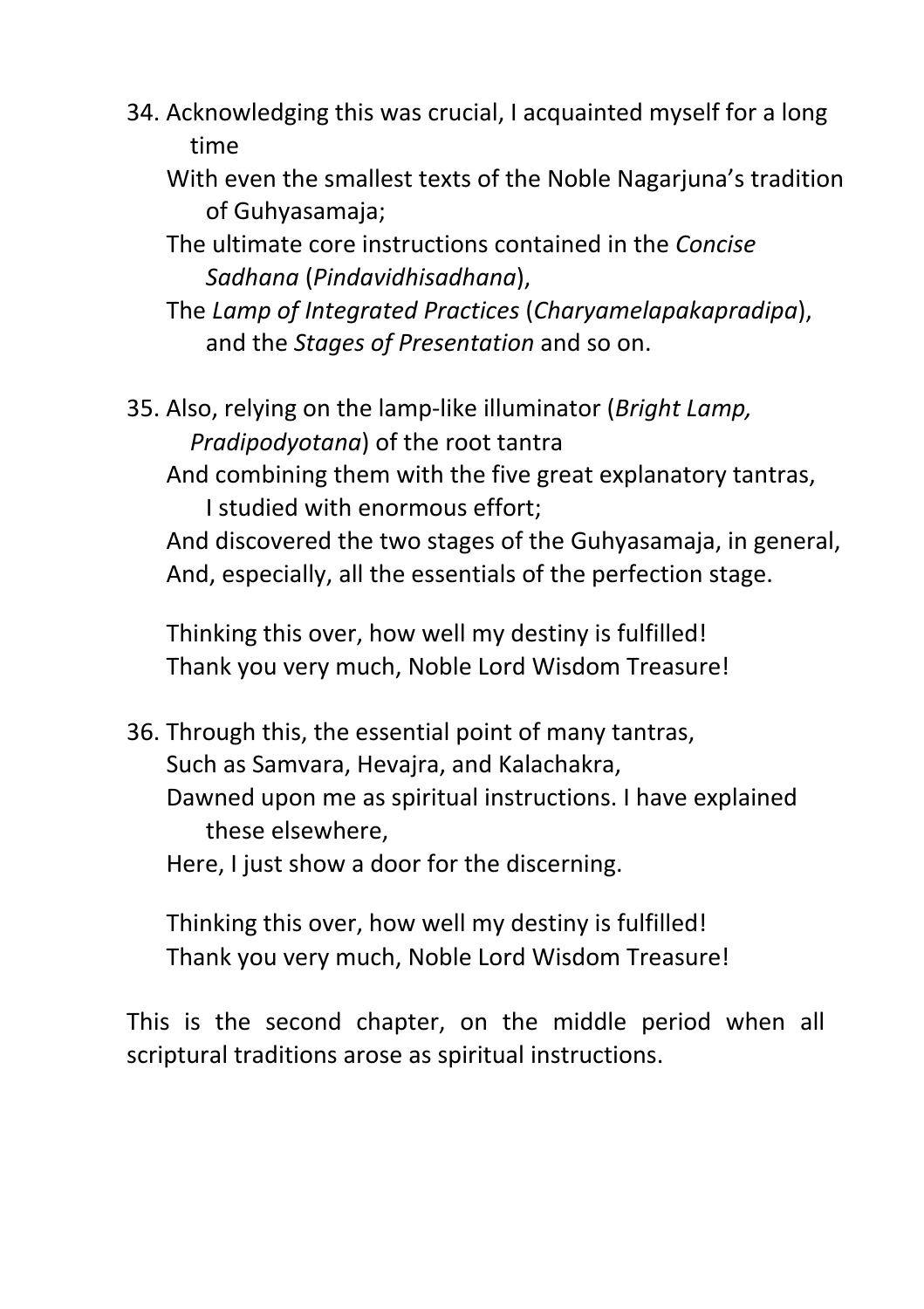## *III. Constant Practice and Total Dedication*

37. Having thus become a treasure of instructions, I trained to familiarize myself with a path comprising The common path and the exclusive path with its two stages, The two Mahayana systems.

Thinking this over, how well my destiny is fulfilled! Thank you very much, Noble Lord Wisdom Treasure!

38. It is said that the Ganges-like prayers of the bodhisattvas Are all contained within the prayers to uphold the holy Dharma. Thus whatever virtue I accumulated Was dedicated to the spread of the Sage's Teaching.

Thinking this over, how well my destiny is fulfilled! Thank you very much, Noble Lord Wisdom Treasure!

This is the third chapter: how at the end I practiced day and night and dedicated all virtues to the spread of the Teaching.

- 39. In order to increase my own virtue enormously And to show properly the correct way To the many fortunate beings who possess a discerning mind I have written this account of my education.
- 40. By the store of virtue attained through this process May all beings, through this same procedure, Maintain the unexcelled conduct of the Buddha. And enter the path that pleases the victorious ones.